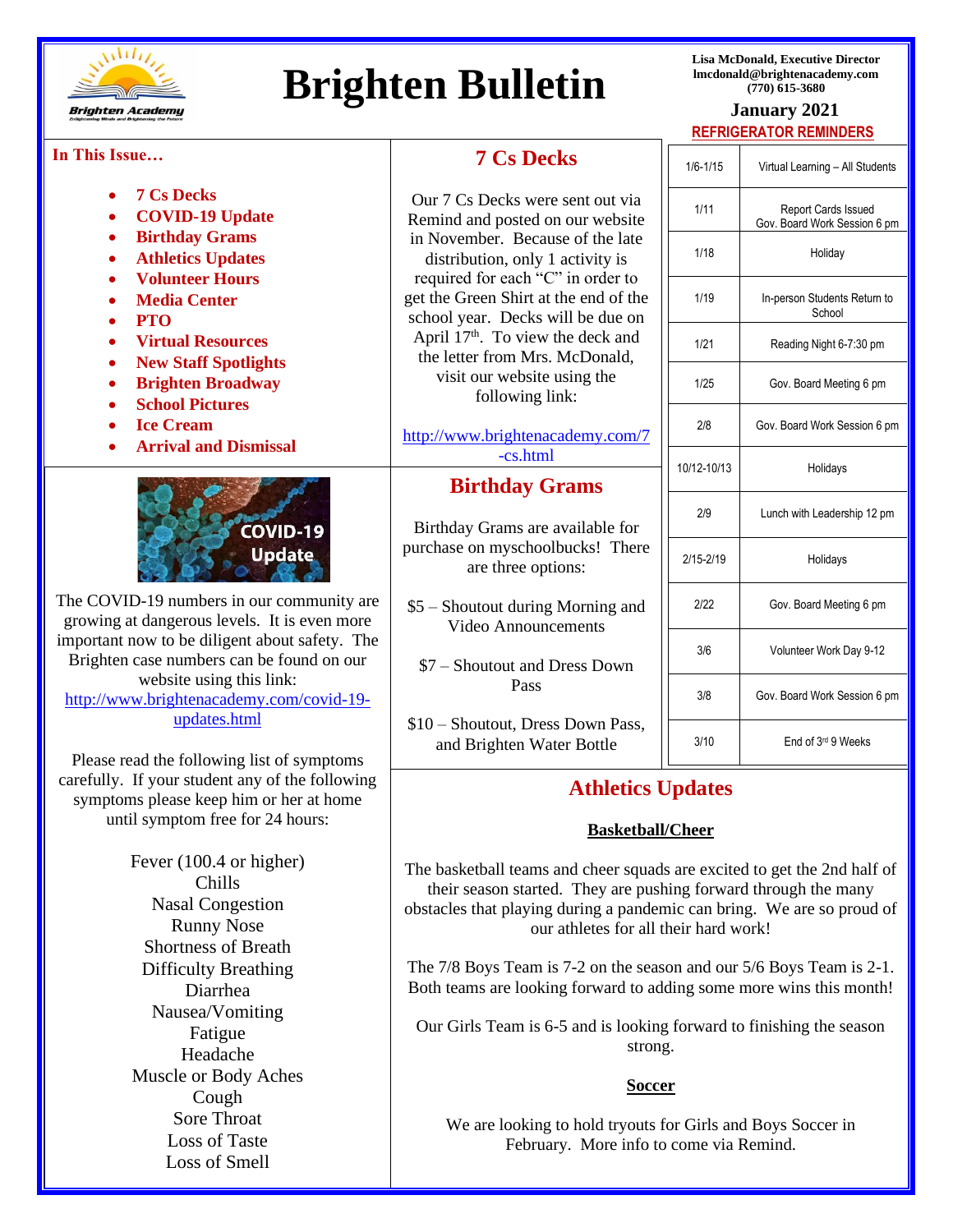#### **Volunteer Hours**

Congratulations to the following families who have completed their Volunteer Hours for the 2020-2021 school year (as of 12/17/2020)!

The Gilliam Family The Billingsley Family The Bonnet Family The Gause Family The Golden Family The Finan Family The Hollis Family The Rainey Family The Phillips Family The Powers Family The Hetisimer Family The Njeru Family The Marshall Family The White Family The Montgomery Family The Martinez Family The Williams Family The Gordon Family The Lewis Family The Long Family The Allen Family The Allong Family The Brennan Family The Holliday Family The Zagorin Family The Courtney Family

The Ridley Family The Kelley Family The Williams Family The Ackerman Family The Kister Family The Cellupica Family The Velazquez Family The Rowland Family The Duah Family The Rosa Family The Freemont Family The Moore Family The Clena Family The Crowder Family The Lewis Family The Rice Family The Taylor Family The Jones Family The Boone Family The Chabbouh Family The Montanez Family The Morgan Family The Durham Family The Elliott Family The Alexander Family The Carter Family

The Dennis Family The Worley Family The Garcia Family The Hammond Family The Sims Family The Bridges Family The Lee Family The Witherspoon Family The Padierna Family The Newbern Family The Weatherly Family The Elliott Family The Nardon-Chardel Family The Stewart Family The Taylor Family The Dumas Family The Lyle-Tidwell Family The Jemison Family The Morre Family The Zaah Family The Agyekum Family The Carter Family The Fraser Family The Lopez Family The Castillo Family The Cetoute Family

The Dignan Family The Kalos Family The Ranne Family The Wilder Family The Armeno Family The Blankenship Family The Brown Family The Few Family The Hatfield Family The Hires Family The Obermeyer Family The Asare Family The Avery Family The Charles Family The Gilbert Family The Gore Family The Grissom Family The Lowery Family The Norton Family The Orndorff Family The Reaves Family The Thames Family The Timmons Family The Wilson Family The Wingo Family

Just a reminder that every family gets one volunteer hour for every day that their students participate in virtual learning. If you have questions on volunteer hours, please contact Pamela Scherer at [pscherer@brightenacademy.com.](mailto:pscherer@brightenacademy.com)

# **Media Center**

Brighten families are invited to view our Januarythemed eBookshelf created by Mrs. Peterson. Students can listen and read books all about winter, New Years, and MLK Jr. Day.

[http://www.brightenacademy.com/media](http://www.brightenacademy.com/media-center.html?fbclid=IwAR1E8KWzH2KC8p-43lQ3m27y7g48oj5lBoV4FmVQDAdMVpHwDW_hp7yvqxU)[center.html](http://www.brightenacademy.com/media-center.html?fbclid=IwAR1E8KWzH2KC8p-43lQ3m27y7g48oj5lBoV4FmVQDAdMVpHwDW_hp7yvqxU)



#### **PTO**

Brighten is dependent on support from our families more than ever before. If you have not a member of our PTO, we encourage you to join! If you are a member of PTO, thank you for your continued support. PTO news can be found on their website using this link:

<http://www.bacspto.com/>

#### **Virtual Resources**

DCSS has a Virtual Calming Room resource available to support students, families, and staff in finding tools and strategies for managing emotions and feelings and building our resilience during this pandemic. You may access the resources by clicking the link below:

[https://sites.google.com/dcssga.org/dcss-virtual](https://sites.google.com/dcssga.org/dcss-virtual-calming-room/home)[calming-room/home](https://sites.google.com/dcssga.org/dcss-virtual-calming-room/home)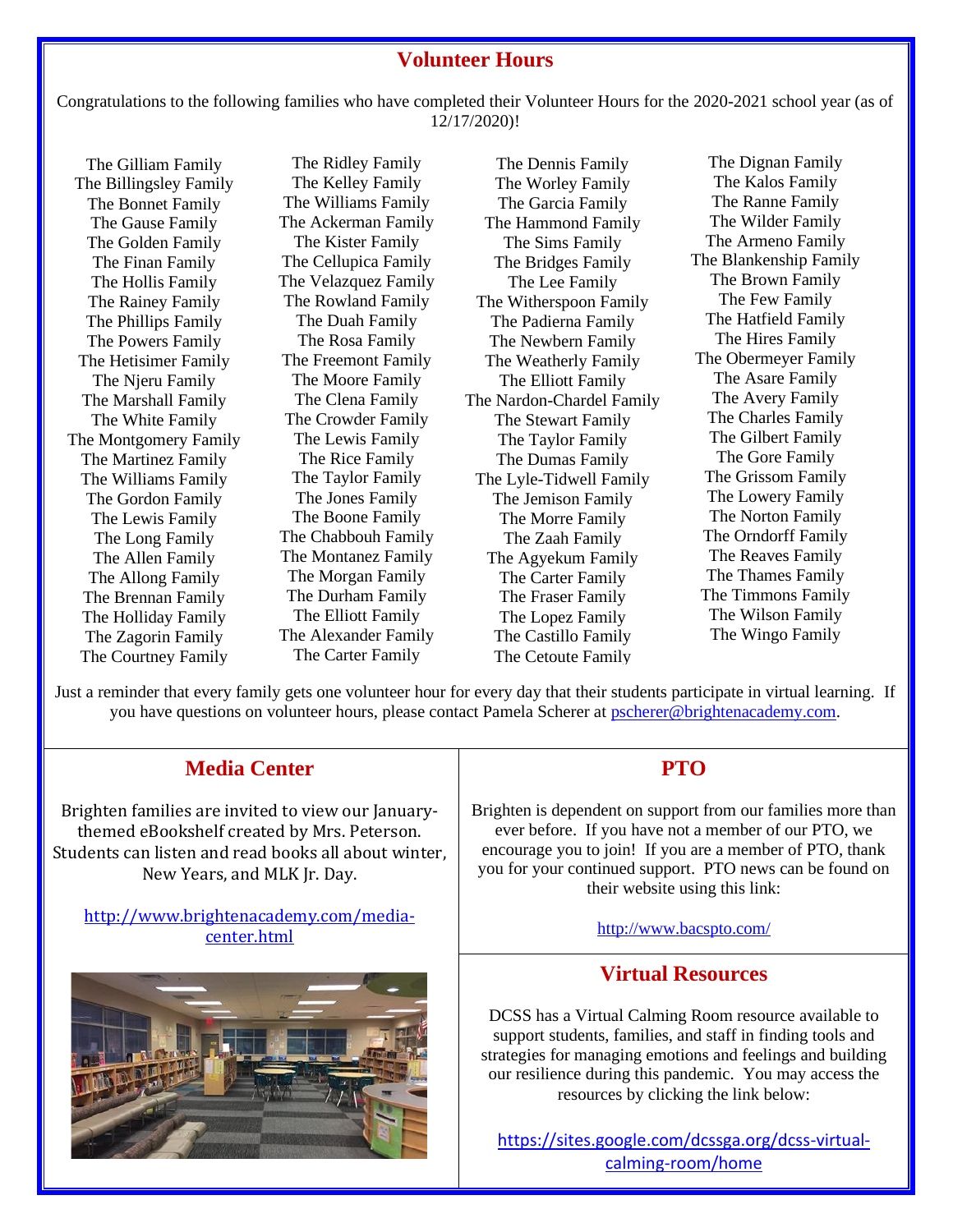# **New Staff Spotlights – Kindergarten Through 2nd Grade**



#### **Natalie Jones Kindergarten**

My name is Natalie Jones and I am very excited to join My name is Natalie Jones and I am very excited to join Brighten Academy this year as a Kindergarten Teacher. look forward to creating many lasting memories at I look forward to creating many lasting memories at Brighten and I feel very grateful to be part of this Brighten and I feel very grateful to be part of this amazing Crew! amazing Crew!

#### **Rachel Garner Kindergarten**

My name is Mrs. Garner and I have joined Mrs. Freeman to lead the Busy Bees in Kindergarten. This is my 12th year teaching; ten years right here at BACS in second grade! My favorite time in kindergarten so far has been seeing my students beam with pride as they put together letter sounds to read for the very first time!





### **Brittney Mabe 1 st Grade**

 $M_y$  hand is Britting Mabe and this is  $M_y$   $25\text{ }\text{year}$ <br>teaching! I came to Brighten from Chapel Hill Elementary school and this is my first year at Brighten. I want everyone to know that I LOVE BACS! In my free time I  $\frac{f(x)}{g(x)}$  and  $\frac{f(x)}{g(x)}$  and  $\frac{f(x)}{g(x)}$  and  $\frac{f(x)}{g(x)}$  and  $\frac{f(x)}{g(x)}$  and  $\frac{f(x)}{g(x)}$  $b \rightarrow b$  to spend the  $\sqrt{m}$  my free time My name is Brittney Mabe and this is my  $25<sup>th</sup>$  year love to spend time with my family.

#### **Briana Boatner 2 nd Grade**

I am Ms.Boatner! I am a 2020 graduate from the University of West Georgia and this is my first year teaching. In my free time I love to spend time with family and friends and see new places. I am so enjoying being the newest second grade teacher at Brighten Academy! We are crew!

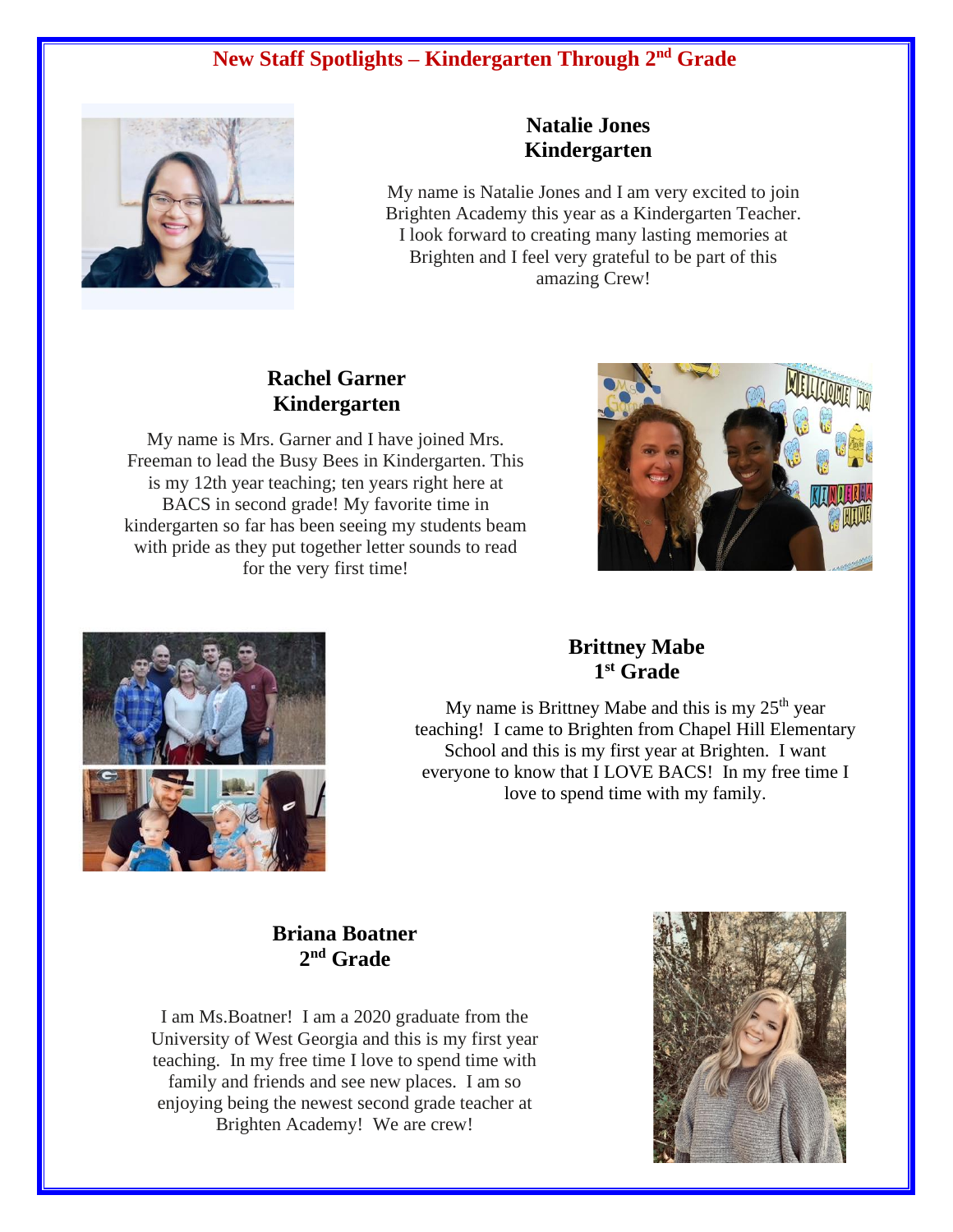# **Brighten Broadway**

We would like to congratulate the cast of the Spring 2021 production of Mary Poppins! If you are interested in helping with show production (props, costumes, set, videographer) please contact Toni Aybar at [taybar@brightenacademy.com.](mailto:taybar@brightenacademy.com) We're looking forward to bringing this magical show to life!

|                                             | <b>CAST LIST</b>                                                           |
|---------------------------------------------|----------------------------------------------------------------------------|
|                                             |                                                                            |
|                                             |                                                                            |
|                                             |                                                                            |
|                                             |                                                                            |
|                                             | <b>JANE SANKS_______________________</b> sabella finan / Isabel Threlkeld  |
|                                             | MICHACL SANKS________________________________Jadah Andgrson / Molly Wallis |
|                                             | MRS. BRIL. D.                                                              |
|                                             |                                                                            |
|                                             |                                                                            |
|                                             |                                                                            |
|                                             | MRS. CORRU/CHSCMBLC__________________________CIIa Newsome                  |
|                                             |                                                                            |
|                                             |                                                                            |
|                                             |                                                                            |
|                                             |                                                                            |
|                                             |                                                                            |
|                                             | VON HUSSLER/CNSCMBLE__________________Matthew Crawford                     |
|                                             |                                                                            |
|                                             |                                                                            |
| Sofia Navarro, Kelli Rainey, Jordyn Surrell |                                                                            |
|                                             |                                                                            |

#### **School Picture Proofs and Retakes**

School picture retakes will be offered on February  $2<sup>nd</sup>$  and February 4<sup>th</sup>. Our 100% virtual students can come to school to have their pictures taken on either day from  $10 \text{ am} - 12$ pm. Picture proofs from the prior session are scheduled to come home on January 19<sup>th</sup> and orders will be due on January  $29<sup>th</sup>$ .

#### **I Scream, You Scream…**

Ice cream is returning to Brighten! Beginning February 1 st, ticket books will be on sale for \$5 through myschoolbucks. Each book will contain 4 tickets redeemable for an ice cream treat. Students will drop a ticket into the cash box and get their treat from the freezer as they go through the lunch line. We hope you enjoy this "cool" addition to our cafeteria!